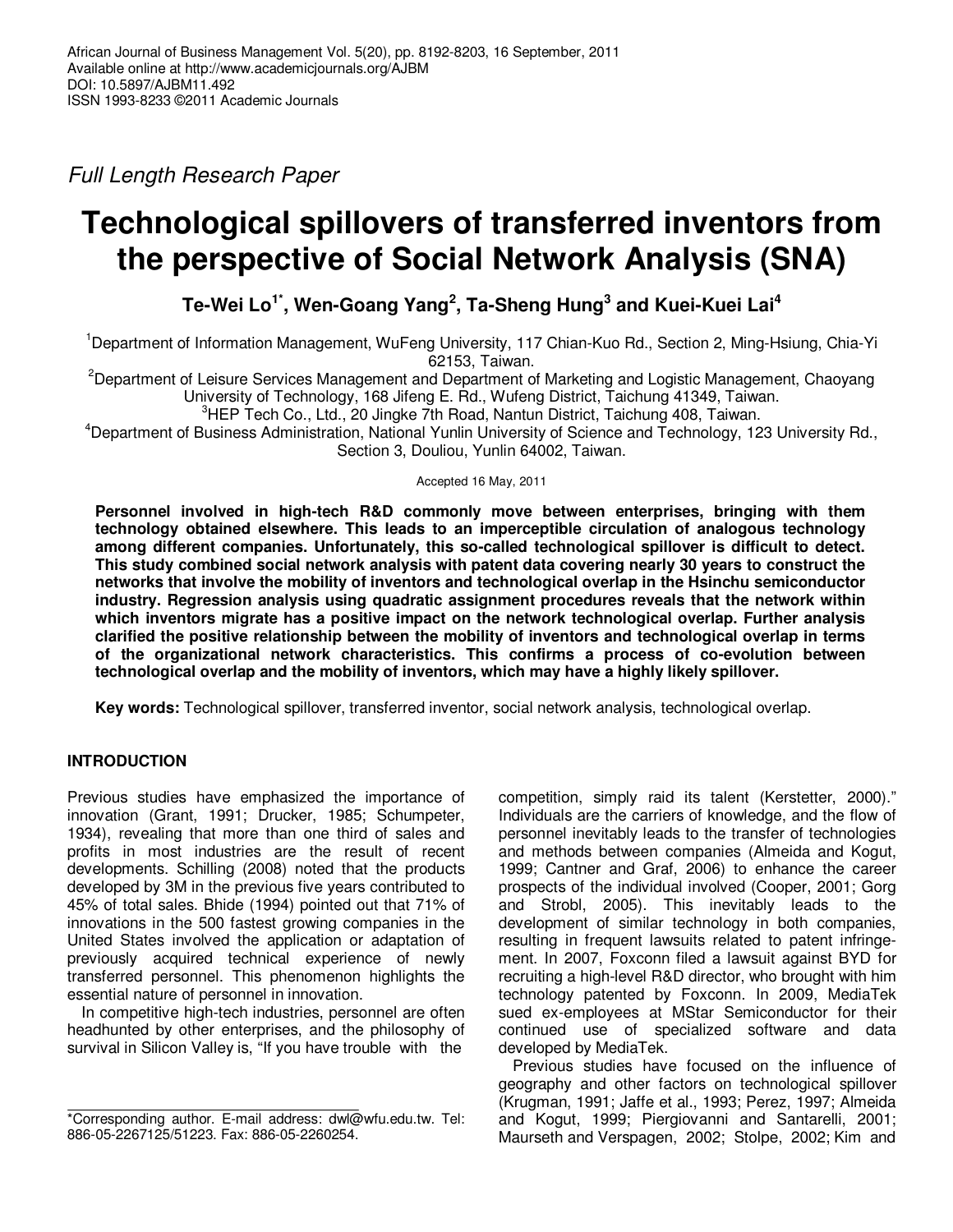Marschke, 2005; Thompson, 2006). However, various factors were neglected in these studies, such as transferred personnel and their extended personal relationships, which often have a greater impact than spatial limitations (Agrawal et al., 2003; Breschi and Lissoni, 2003). Although economists have long suspected that the movement of scientists between enterprises enhances the transfer of technology and knowledge (Arrow, 1962; Stephan, 1996), the channels associated with technological spillover remained unidentified (Gorg and Strobl, 2005), and a lack of empirical evidence, increased the difficulty of measuring the effects.

Jaffe et al. (1993) pointed out that although knowledge spillover was invisible, it left long trails through patent documents, in the form of citations. Most studies on technological spillover have employed patent citations in their analysis. This study assumed that if the mobility of personnel induces technological spillover, it must also leave a similar paper trail. For example, it has been revealed that the patents of an individual inventor are held by a number of different companies (mostly due to job change, or inter-firm's joint invention), and the technological categories of these patents are usually the same. This indicates that the inventor probably leaked technologies. In addition, Cantner and Graf (2006) constructed three organizational networks representing the relationships between past cooperation, the mobility of scientists, and technological overlap in Jena, Germany. Although the main purpose was to verify the influences of the latter two on the first, their research provided the means with which to reconstruct the circumstances leading to particular events. This study applies the aforementioned concepts to develop a research framework linking technological spillover and the mobility of inventors in patent documents.

Over half of the semiconductor industry of Taiwan is located in the Hsinchu Science Park and surrounding areas, forming a complete cluster of related industries. Previous studies have already concluded that clustering has a positive influence on productivity and innovation (Maurseth and Verspagen, 2002; Waguespack and Birnir, 2005); the proximity of clustered enterprises facilitates the sharing of information thereby increasing the likelihood of technological spillover (Jaffe et al., 1993; Tsai, 2005). Since the establishment of the first company in 1979, the Hsinchu industrial cluster has accumulated a substantial number of patents at the United States Patent and Trademark Office (USPTO). Therefore, these patents meet the requirements of this study.

Technological spillover resulting from the mobility of the patent inventors always causes companies to lose R&D resources, blurring the distinctions between technologies found in different companies. For this reason, this study used patent data and Social Network Analysis (SNA) to reproduce the process by which inventors transfer between enterprises, the technological overlap this creates, and the consequences.

## **LITERATURE REVIEW**

Technological spillover is a common phenomenon in industry (Bernstein and Nadiri, 1988). Cincera (1997) described the connotations of technological spillover as the "borrowing" of technological knowledge from one firm by another. Unlike the intentional transfer of knowledge, technological spillover is "unintentional" (Fallah and Ibrahim, 2004), and its progress is usually difficult to observe. Technological spillover is most commonly expressed through data related to patent citations (Weng and Lai, 2009; Jaffe, 1989; Jaffe et al., 1993; Jaffe and Trajtenberg, 1999; Almeida and Kogut, 1999; Rosenkopf and Nerkar, 2001; Stolpe, 2002; Maurseth and Verspagen, 2002; Breschi and Lissoni, 2003; Thompson, 2006), and in particular, back citations (Wartburg et al., 2005). However, a number of experts have claimed that the use of patent data is flawed because patents only reflect a limited number of the factors related to technological spillover, leaving other factors such as the imitation issue undisclosed (Nadiri, 1993). Some studies have utilized outcome variables to represent the existence of spillover, such as enterprise output value, the number of patents, and employee salaries. (Park, 1995; Coe and Helpman, 1995; Cincera, 1997; Piergiovanni and Santarelli, 2001; Møen, 2005; Gorg and Strobl, 2005) Regardless of whether patent citations or outcome variables are used, previous studies have seldom used technological overlap between enterprises as a measure of spillover. It is widely known that similarity in technology is a result of technological spillover (Wang and Blomstrom, 1992). Cantner and Graf (2006) used shared international patent classification (IPC) to represent technological overlap. Although they obtained a correlation coefficient of 0.352 between the networks formed by the job mobility of scientists (1995 to 1997) and the technological overlap (1995 to 1997), they did not seek to verify this positive relationship. A fraction of their research subjects were academic scientists and research institutes, for which spillover was common and obvious, because the academic community has a tradition of disclosing research results through publication. Studies have shown that even after controlling for related factors, the diffusion of knowledge in the academic community is still rapid (Sorenson and Singh, 2007).

In general, enterprises gain technology through channels such as licensing agreements, cooperative R&D, published patents, publications, conferences, field trips, social gatherings, reverse engineering, and direct recruitment of employees of other companies. The mobility of labor resulting from directly recruiting the employees of other companies has always been an important cause of technological spillover (Arrow, 1962; Saxenian, 1994; Rosenkopf and Almeida, 2003; Møen, 2005; Singh, 2005), and this method is very effective (Khalil, 2000). Almeida and Kogut (1999) defined personnel technological spillover as the outcome resulting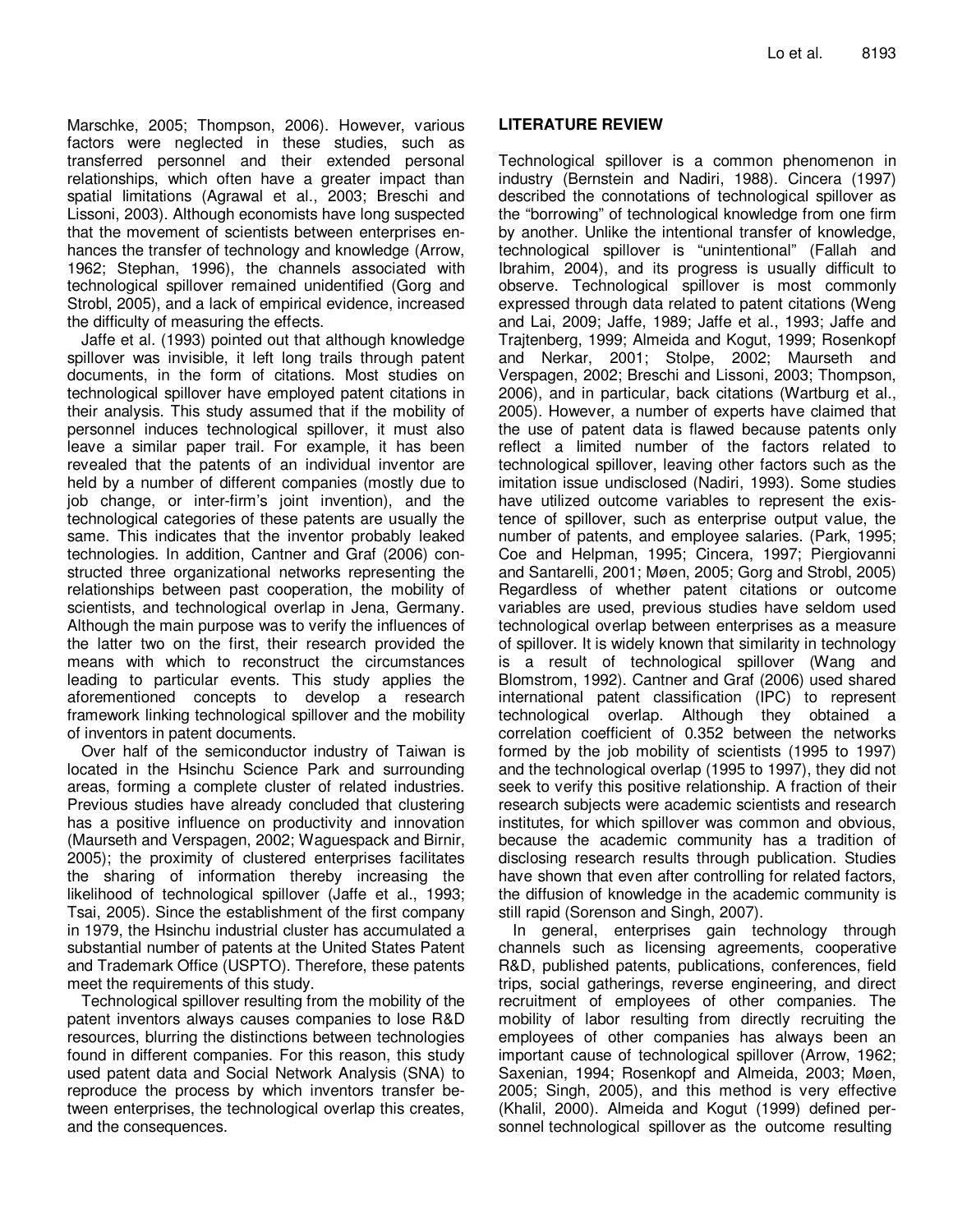from the mobility of skilled labor in certain spatial markets. This kind of spillover often gives rise to noncompete disputes following the termination of employment. The personnel who contribute to technological spillover are usually engineers, scientists, or other knowledge workers (Audretsch, 1998). Employers may obtain unexpected externalities when they hire new recruits, or suffer a reduction in return from R&D investments after employees leave (Møen, 2005). However, such highly trained personnel, particularly those credited with important patents, are often found circulating between various enterprises, (Almeida and Kogut, 1996, 1999).

Previous studies on technological spillover, have focused primarily on the direction of technological spillover, such as, between nations, multinational enterprises, industries, and firms within industries (Jaffe, 1986; Bernstein and Nadiri, 1988; Basant and Fikkert, 1996; Bernstein and Yan, 1997; Jaffe and Trajtenberg, 1999; Madden et al., 2001; Zhu; 2007; Mercedes and Maudos, 2009), as well as the influential factors, such as geographical location, knowledge infrastructure, private R&D activities, technology gaps, learning and imitating abilities, and various methods and mechanisms related to intellectual property (Krugman, 1991; Jaffe et al., 1993; Perez, 1997; Almeida and Kogut, 1999; Piergiovanni and Santarelli, 2001; Maurseth and Verspagen, 2002; Stolpe, 2002; Kim and Marschke, 2005; Thompson, 2006). Among these issues, geographical factors have been mentioned most often, with studies addressing clusters, international or domestic issues, and regional matters. Jaffe et al. (1993) indicated that technological spillover is often a localized phenomenon; however, Agrawal et al. (2003) pointed out that the patents of inventors are still cited by co-inventors even after the inventor has already moved on. Breschi and Lissoni (2003) stated that geographical space is inadequate to explain the formation of knowledge in given areas, but claimed this could be explained by the mobility of personnel. One research report by the Organization for Economic Cooperation and Development (OECD) in 1997 showed that the relocation of technology personnel between the public and private sectors is one form of knowledge flow or technology flow. The aforementioned studies all reveal that the influence of personnel mobility and its relationship to technological spillover extends beyond geographical limitations. Nonetheless, the importance of this issue is often neglected, which may be the result of difficulties associated with compiling empirical evidence to support such a contention.

 Personal networks do not collapse following a change of position or job<sup>1</sup>. The newly recruited R&D personnel may even establish association channels between new and former colleagues, leading to technological spillover.

l

Many studies, such as Zander and Kogut (1995), Zucker et al. (1998), and Sorenson (2004), have verified that relation-ship networks are related to the diffusion of technology. They have indicated that the spread of information or technology, in particular, tacit knowledge, which is difficult to encode, is often delivered through personal networks (Uzzi, 1996), and Berman et al. (2002) described the tacit knowledge as the knowledge embedded in social networks that spreads and flows. Singh (2005) again indicated that being in the same region or firm is found to have little additional effect on the probability of knowledge flow among inventors who already have close network ties. As to the industry, Almeida and Kogut (1999) asserted that the flow of knowledge was embed-ded in the regional labor network. Briefly, individuals with close interpersonal relationship do make the transmission of knowledge easier (Allen, 1977; Nonaka, 1994).

Networks promote learning, and can be regarded as the cumulative trajectories of knowledge generated previously (Dyer and Nobeoka, 2000; Podolny and Page, 1998). If the relationships associated with a social network are used to acquire or disseminate knowledge, then it is in fact a knowledge network (Hansen, 2002). Studies on the semiconductor industry in Taiwan have discovered that, in addition to bringing back new technology and concepts, the tide of talent returning to Taiwan between 1985 and 1992 to start enterprises also maintained ties with colleagues in their overseas place of residence, thereby promoting the development of the semiconductor industry in Taiwan (Saxenian, 2002).

Whether certain features of a network structure affect the diffusion of technology between nodes has also always been an important research topic. Powell et al. (1996) discovered that the degree of centrality in a network determines the rate of learning within an organization. Inkpen and Tsang (2005) indicated that social capital plays an important role in the transfer and exchange of knowledge. Gautam's (2000) study addressed firms in the chemical industry, revealing that the ties of a network (both direct and indirect) have a positive impact on innovation, as represented by the number of patents, and structural holes are proposed to have both positive and negative influences on subsequent innovation.

In summary, the individuals migrating between firms and their extended personal relationships play a key role in technological spillover, which can no longer be overlooked.

## **RESEARCH METHODS**

#### **Framework**

This study proposes that the transferred inventors who have worked for different firms (that is, patent assignees) influence technological spillover, resulting in the development of similar technology in different firms. This phenomenon of transferred inventors can be observed through an analysis of documents pertaining to

<sup>&</sup>lt;sup>1</sup> Field investigations performed by Fleming et al. (2003, 2004) discovered that the co-inventors listed on patents more or less have personal or professional relationships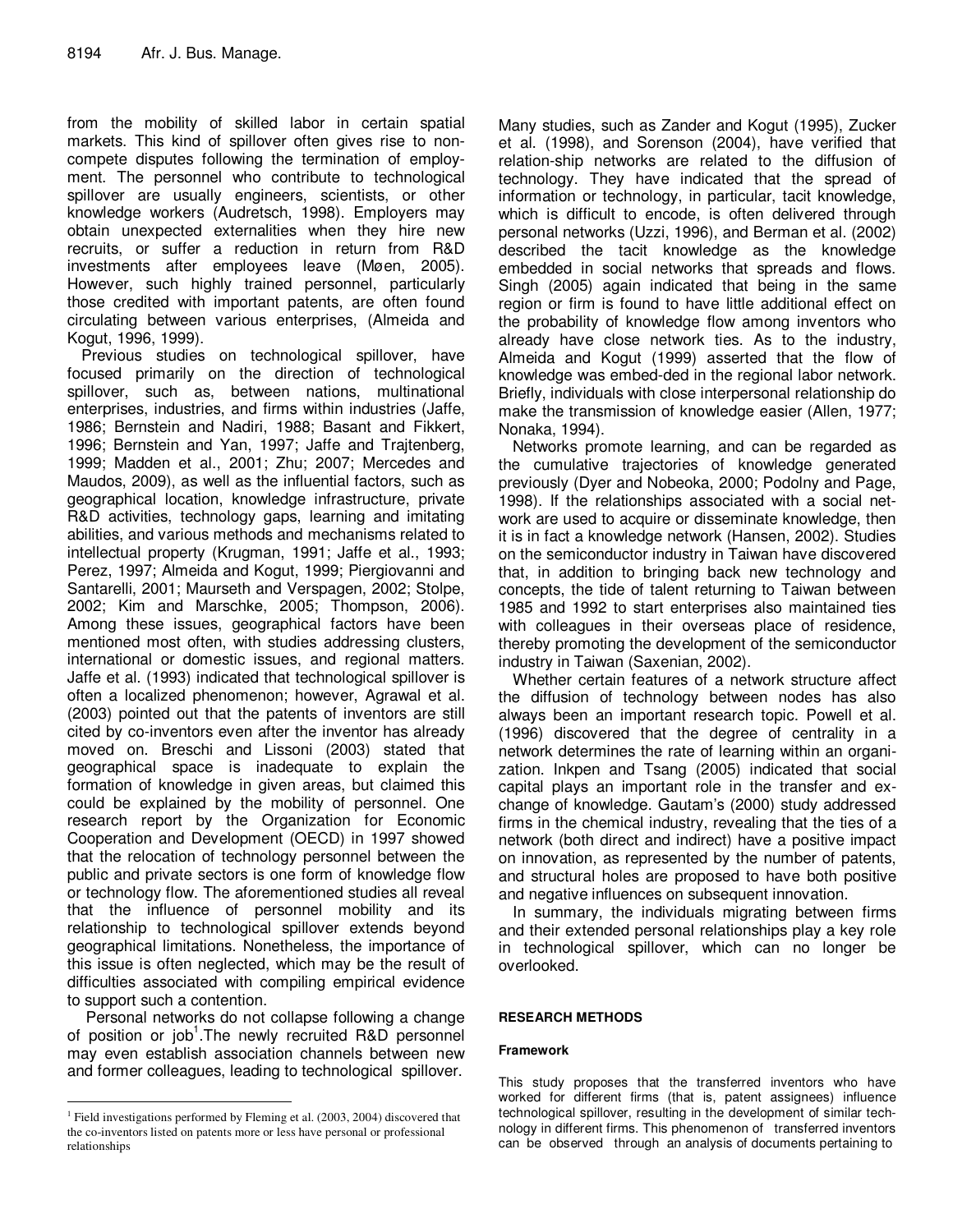| <b>Application</b><br>date | <b>Patent</b><br>number | <b>Inventor</b> | Assignee        | International patent<br>classification | <b>United States patent</b><br>classification |
|----------------------------|-------------------------|-----------------|-----------------|----------------------------------------|-----------------------------------------------|
| D1                         | PN <sub>1</sub>         | <b>IN1, IN2</b> | AS1, AS3        | IPC1, IPC3                             | UPC <sub>1</sub>                              |
| D <sub>2</sub>             | PN <sub>2</sub>         | IN <sub>3</sub> | AS <sub>1</sub> | IPC <sub>2</sub>                       | UPC2, UPC4                                    |
| D <sub>3</sub>             | PN <sub>3</sub>         | <b>IN3, IN4</b> | AS <sub>2</sub> | IPC <sub>2</sub>                       | UPC <sub>2</sub>                              |
| D4                         | PN <sub>4</sub>         | IN <sub>5</sub> | AS <sub>3</sub> | IPC3, IPC4                             | UPC <sub>3</sub>                              |
| D5                         | PN <sub>5</sub>         | IN <sub>5</sub> | AS <sub>3</sub> | IPC <sub>5</sub>                       | UPC4                                          |
| D6                         | PN <sub>6</sub>         | <b>IN6, IN7</b> | AS <sub>3</sub> | IPC <sub>6</sub>                       | UPC1, UPC2                                    |
| D7                         | PN <sub>7</sub>         | IN <sub>1</sub> | AS <sub>4</sub> | IPC1                                   | UPC <sub>1</sub>                              |
| D <sub>8</sub>             | PN <sub>8</sub>         | IN <sub>4</sub> | AS <sub>4</sub> | IPC <sub>3</sub>                       | UPC <sub>3</sub>                              |
| D9                         | PN <sub>9</sub>         | IN <sub>8</sub> | AS4             | IPC <sub>2</sub>                       | UPC <sub>2</sub>                              |

**Table 1.** Example of patent database.



**Figure 1.** Example of firm networks and match.

past patents. If different assignees chronologically appear in an inventor's all patents, it indicates that the inventor has shifted. This situation is defined as the mobility of inventors between firms. A link, or line, can be drawn between the initial and subsequent firms for the reconstruction of the event. These links represent the developmental trajectory of the event. Using the patent data in Table 1 and the lines in Figure 1 as an example, IN3 is the connection with the inventor moving between assignees AS1 and AS2. Correspondingly, the technological similarity between firms can also be determined from past patents. Different assignees having the same technological classification codes in patents indicate that their

technology is similar and related, and we refer to this situation as technological overlap between firms. The classification codes IPC2 and UPC2 attached to the patents PN2 and PN3, represent the shared or overlapped codes between the assignees AS1 and AS2, which can also be illustrated by a line between two firms. According to the temporal sequence in Table 1, we can see that IPC2 and UPC2 were transferred or spilt from AS1 to AS2 by IN3. Therefore, the line of the transferred inventor precisely matches the line of the overlapped codes. All links concerning the mobility of inventors and the technological overlap between firms in Table 1 are presented in Figure 1 as three net-like combinations: networks resulting from the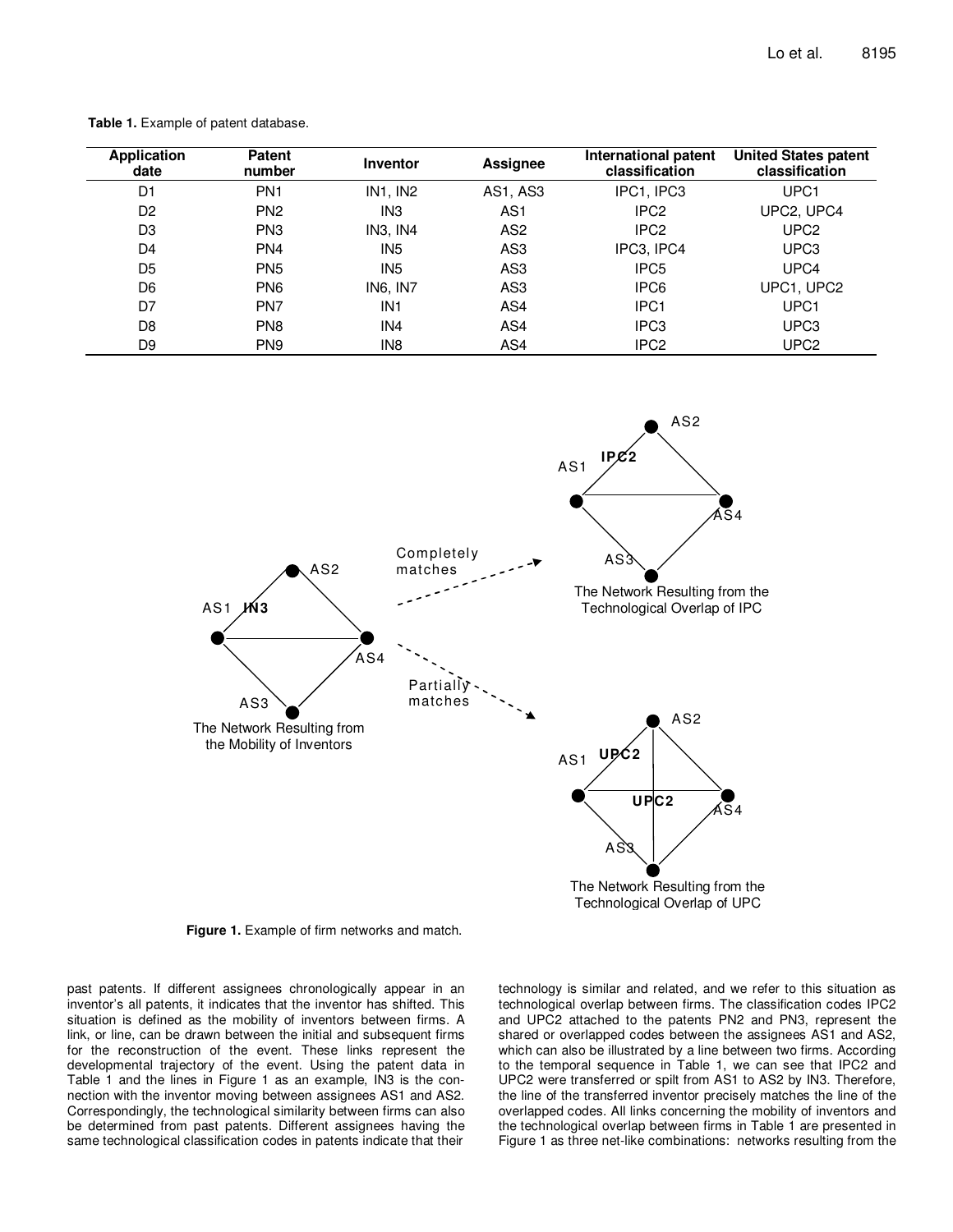| <b>Variable</b> | IN <sub>1</sub> | IN <sub>2</sub> | IN <sub>3</sub> | IN <sub>4</sub> | IN <sub>5</sub> | IN6 | IN <sub>7</sub> | IN <sub>8</sub> |
|-----------------|-----------------|-----------------|-----------------|-----------------|-----------------|-----|-----------------|-----------------|
| AS <sub>1</sub> |                 |                 |                 |                 |                 |     |                 |                 |
| AS <sub>2</sub> |                 |                 |                 |                 |                 |     |                 |                 |
| AS3             |                 |                 |                 |                 |                 |     |                 |                 |
| AS4             |                 |                 |                 |                 |                 |     |                 |                 |

**Table 2.** Example of the mobility of inventors incidence matrix in firms.

**Table 3.** Example of IPC technological overlap incidence matrix in firms.

| <b>Variable</b> | IPC <sub>1</sub> | IPC <sub>2</sub> | IPC <sub>3</sub> | IPC4 | IPC <sub>5</sub> | IPC6 |
|-----------------|------------------|------------------|------------------|------|------------------|------|
| AS <sub>1</sub> |                  |                  |                  |      |                  |      |
| AS <sub>2</sub> |                  |                  |                  |      |                  |      |
| AS <sub>3</sub> |                  |                  |                  |      |                  |      |
| AS4             |                  |                  |                  |      |                  |      |

**Table 4.** Example of UPC technological overlap incidence matrix in firms.

| Variable        | UPC <sub>1</sub> | UPC <sub>2</sub> | UPC <sub>3</sub> | UPC4 |
|-----------------|------------------|------------------|------------------|------|
| AS <sub>1</sub> |                  |                  |                  |      |
| AS <sub>2</sub> |                  |                  |                  |      |
| AS <sub>3</sub> |                  |                  |                  |      |
| AS4             |                  |                  |                  |      |

#### from the mobility of inventors, the

technological overlap of IPC, and the technological overlap of UPC (here referred to as IM network, TOI network and TOU network).

Comparing any pair of IM and technological overlap networks allows for the interpretation of spillover from the mobility of inventors. As shown in Figure 1, the structure of IM and TOI networks match precisely, revealing that the technological overlap in IPC in IPC between the firms was caused entirely by the mobility of inventors. In the structure of IM and TOU networks, UPC2 lines between AS2 and AS3 did not match, and therefore it was determined that the shared UPC2 was not spilt by the transferred inventors, indicating that the overlap of technology in UPC between the firms was only partially due to the mobility of inventors. A wide range of factors contributes to technological overlap between firms, and the mobility of inventors is only one of them. For this reason, IM network and technological overlap networks only partially match. The reconstruction and comparison of large numbers of lines associated with the mobility of inventors and technological overlap can be achieved by the SNA.

#### **Degree of the mobility of inventors and technological overlap**

The SNA only displays lines between firms, and the degree of mobility of inventors and technological overlap of a firm must be expressed by calculating the *inventor-mobility rate* and the technological overlap rate derived from patent data. The method is as follows: Tables 2, 3, and 4, called incidence matrices, can be generated from Table 1. The total number of rows in the incidence matrices equals the total number of inventors or technological classification codes for each firm. The number of inventors that have transferred or the overlapped technological classification codes can be counted from each column. The two rates for each firm are calculated by dividing the column total by the row total. In

Table 2, the AS1 row shows that firm AS1 has a total of three inventors, and from the columns of those three inventors, it can be seen that all three have worked for other firms; therefore, the mobility rate is  $3/3 = 1$ . Similarly, the mobility rates for AS2, AS3, and AS4 are 1, 0.4, and 0.67, respectively. In Table 3, the rate of IPC technological overlap of the four firms is 1, 1, 0.4, and 1, and in Table 4, the rate of UPC technological overlap of the four firms are 1, 1, 1, and 1.

#### **Data**

 $\overline{a}$ 

Patents are documents of technological achievements as well as data commonly used for technological research (Ernst, 2003). To confirm the influence of the mobility of inventors on technology overspill, patents are even more necessary. This study acquired patent data from the USPTO database via the PatentGuider 2.0. The list of firms in the Hsinchu semiconductor industry cluster was obtained from: (1) the newest annual edition of Overview on Taiwan IC Industry, published by the Taiwan Semiconductor Industry Association (TSIA), and (2) the firm registry of the Association of Industries in Science Parks (ASIP) website. This included 147 firms and academic research institutes, 98 of which were situated in the Hsinchu Science Park, and 49 in surrounding areas. Five firms were equipment related; 102 were IC design firms; 15 were IC manufacturing firms; 5 were packaging firms; 4 were testing firms; 8 were opto-semiconductor manufacturers; and the last 8 were academic research institutes $2$ .

Academic research institutes are of critical importance to industry clusters (Monck et al., 1988; Massey et al., 1992; Westhead and Batstone, 1998; Piergiovanni and Santarelli, 2001), representing a

 $2^2$  One was the Taiwan Industrial Technology Research Institute (ITRI), and the other seven belonged to various universities.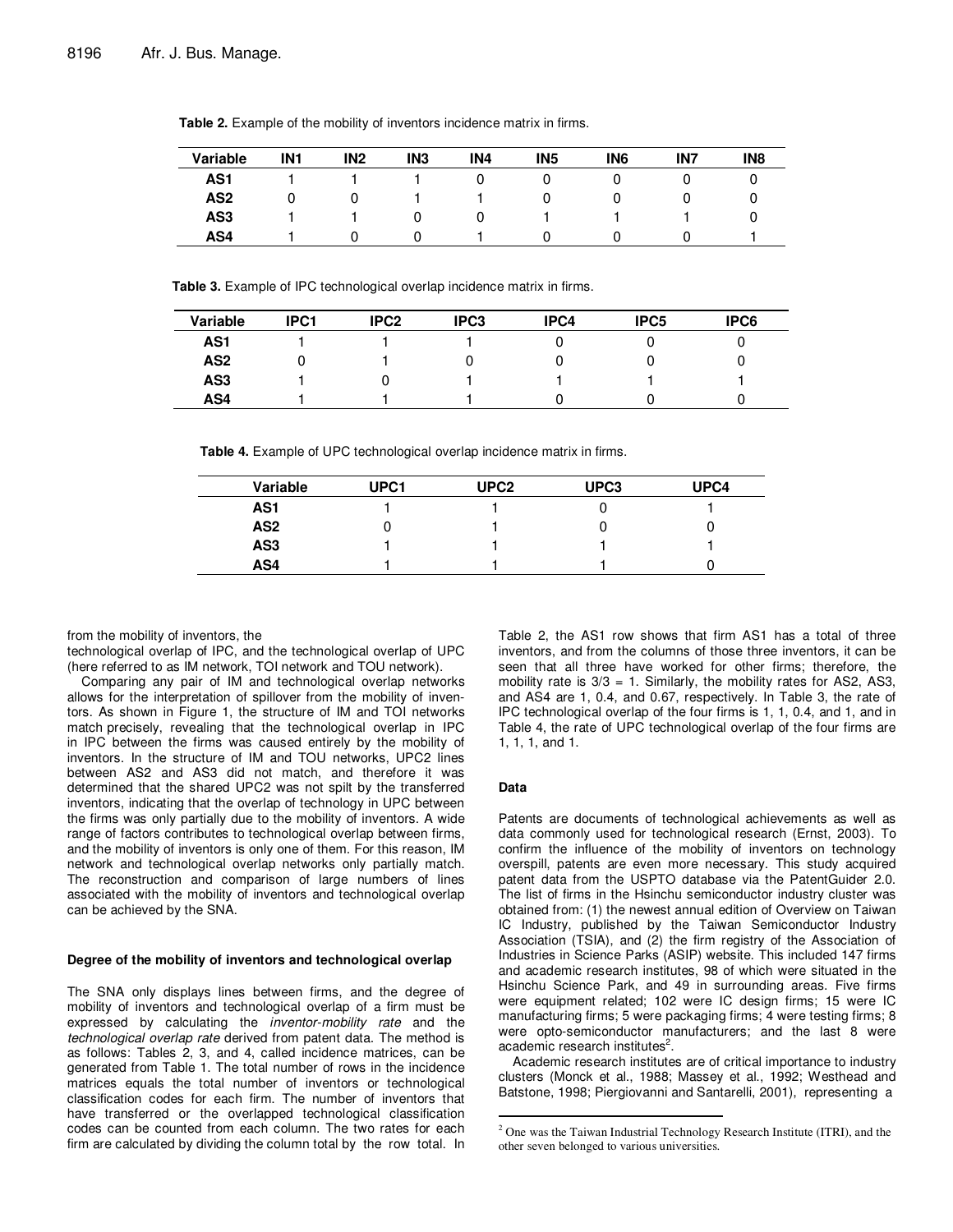

**Figure 2.** The networks resulting from the mobility of inventors (left),technological overlap of IPC (middle) and UPC (right) in Hsinchu, 1980 to 2009.

 $\overline{a}$ 

supply of technical labor, providing the fringe benefit of skill in R&D (Breznitz, 2005), which is the reason this study included their patents in the data collection. The collected data covered the time period of December 15, 1980, which is the establishment date of Hsinchu Science Park, to December 15, 2009. The keywords used for the search were the English names of firms registered in Taiwan. A total of 18,006 patents were obtained from the search, among which there were 11,762 inventors, 7,953 IPC and 14,108 UPC codes respectively<sup>3</sup>.

## **RESULTS**

 $\overline{a}$ 

### **Descriptive statistics**

Networks resulting from the mobility of inventors and technological overlap in the semiconductor industry are shown in Figure  $2^4$ . In the initial comparison, the IM network and both technological overlap networks were contained in scale, indicating that the transferred inventor lines between nodes (In addition to companies, the study also includes academic and research institutions. We use a more neutral terminology from SNA, "node", to represent all research objects here and onwards) may partially match the overlapped code lines; the mobility of inventors could partially explain the reason for technological overlap. The appearances of the two technological overlap networks are quite compatible and imply that the classification results of both IPC and UPC systems are probably the same.

Most of the statistics of the network in Table 5 are commonly used in SNA. These statistics concern two levels: the whole network and the individual nodes. Rows (01) through (07) belong to the former, and the remainders belong to the latter. In terms of (02), the number of isolated nodes (node without any link) in the IM network

is higher than those in the TOI and TOU networks. This is most likely related to the fact that the nodes are all positioned in the same industry, and the classifications of the technologies were easily overlapped; however, the professional specialty of the inventors in these isolated nodes may be more specific, as it is not easy to transfer to other nodes.

The density values (03) of each network are low, revealing that there is little direct contact between any two nodes. This also corresponds to the low mean nodal degree (14). The nodal degree is the number of nodes that are directly linked through the transferred inventors or overlapped technological classification codes, and the density of the network associated with the degree. However, densities of certain business types in the technological overlap networks are very high; the densities of the IC manufacturing firms in the TOI and TOU networks were 0.99 and 0.97, respectively, indicating a homogeneity of skills. In addition, most firms were involved in IC design, but their IM network density was only 0.03. The exchange of inventors between firms in the patents of IC design was infrequent.

According to social network theory, the degree centralization value is 1 for a star network and 0 for a loop or circle network. The three semiconductor industry networks (04) all had values of roughly 0.6, indicating that the networks did not lean towards either extreme. Row (14) shows the mean degree of a node, and is lower in the IM network but higher in the technological overlap networks. The high degrees nodes were primarily the Taiwan Industrial Technology Research Institute (ITRI) and IC manufacturing firms, indicating that many organizations have a direct interaction with them through exchange of inventors or technological classification codes.

In Table 5, row (5) shows that all three networks have high connectedness values. Rows (15) and (16) indicate that the node has a short mean distance and a high mean connectivity<sup>5</sup>, respectively. The clustering coefficient (06) is one of the indices commonly used to the

<sup>&</sup>lt;sup>3</sup> After checking the name data, those that were possibly the same person but spelled differently due to different phonetic spelling systems were corrected. Before correction, there were 14,441 names in which 2,679 were corrected. The correction rate was 19%. Unlike previous studies using simplified technological classification data, for example, classification data of one higher level, the technological classification codes applied in this research are in full accordance with the patent documents without any treatment, so as to be more effective in presenting the complete facts to be explored.

<sup>&</sup>lt;sup>4</sup> The network figures as well as the following analysis were all processed by Ucinet 6.232.

<sup>&</sup>lt;sup>5</sup> If there are n nodes in a network, then each node has an n-1 connectivity value. Therefore, this study selected the mean value to represent the connectivity of each node.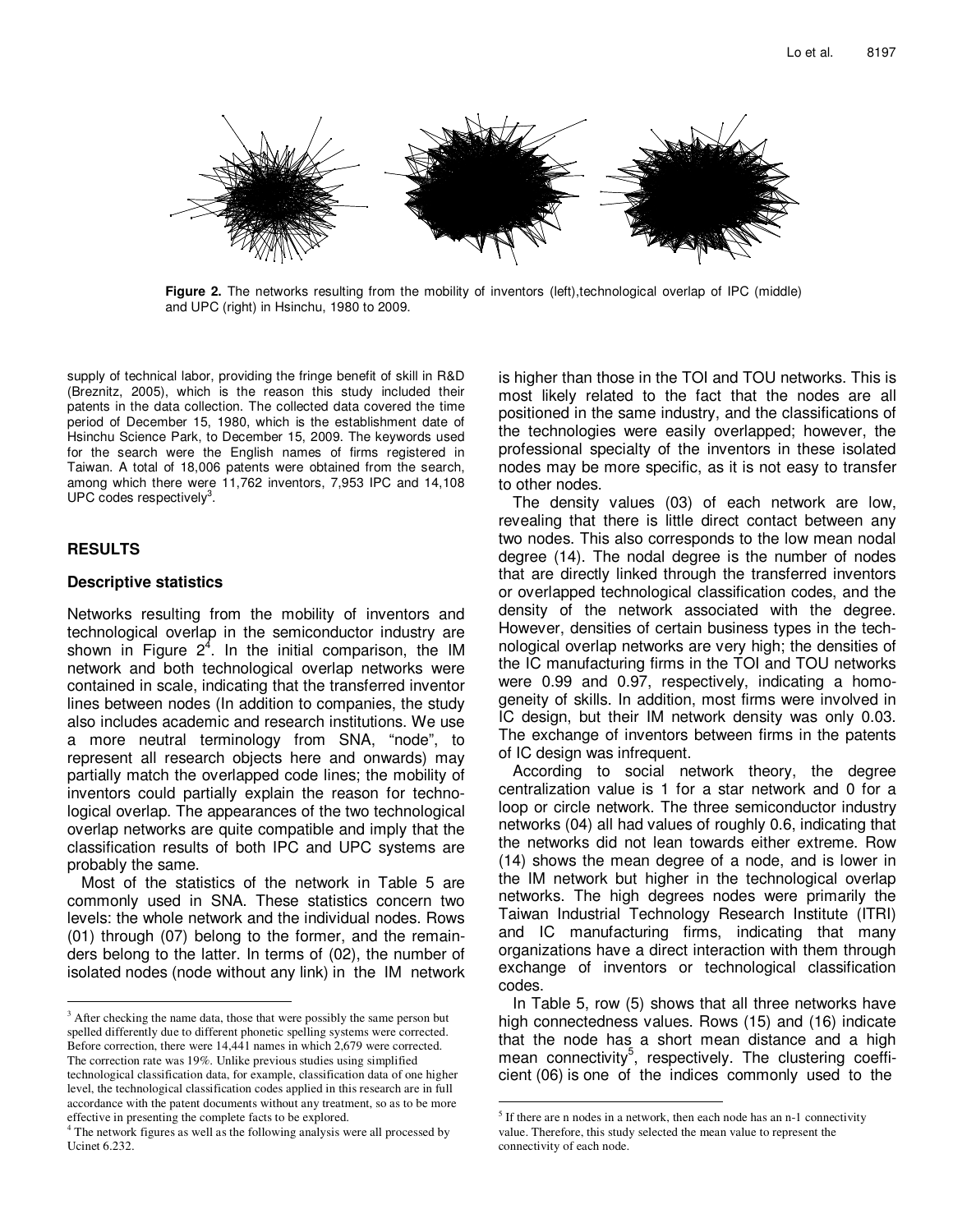**Table 5.** Descriptive statistics of all networks.

| <b>Statistic</b>                                              | <b>IM Network</b> | <b>TOI Network</b> | <b>TOU Network</b> |
|---------------------------------------------------------------|-------------------|--------------------|--------------------|
| (01) Number of nodes                                          | 147               | 147                | 147                |
| (02) Number of isolates                                       | 25                |                    | 2                  |
| (03) Density                                                  | 0.06              | 0.28               | 0.25               |
| (04) Degree centralization                                    | 0.56              | 0.66               | 0.67               |
| (05) Connectedness                                            | 0.69              | 0.99               | 0.97               |
| (06) Unweighted/weighted clustering coefficient               | 0.78/0.30         | 0.82/0.57          | 0.81/0.52          |
| (07) Betweenness centralization                               | 0.22              | 0.13               | 0.11               |
| (08) Mean/max number of inventors                             | 95.2/3684         |                    |                    |
| (09) Mean/max number of transferred Inventors                 | 28.17/735         |                    |                    |
| (10) Mean/max inventor-mobility rate                          | 0.42/1            |                    |                    |
| (11) Mean/max number of technological<br>classification codes |                   | 110.37/4538        | 216.05/6918        |
| (12) Mean/max number of technological<br>overlap codes        |                   | 73.18/1376         | 157.37/3114        |
| (13) Mean/max technological overlap rate                      |                   | 0.89/1             | 0.86/1             |
| (14) Mean/max degree                                          | 8.97/90           | 40.35/135          | 36.29/133          |
| (15) Mean/max distance                                        | 2.11/4            | 1.74/4             | 1.77/3             |
| (16) Mean/max connectivity                                    | 2.98/8            | 22.19/39.38        | 19.39/35.28        |
| (17) Mean/max constraint                                      | 0.29/1            | 0.13/1             | 0.12/1             |
| (18) Mean/max betweenness                                     | 55.67/2350        | 53.6/1421          | 54.36/1172         |
| 19) Mean/max line betweenness                                 | 1.45/33.02        | 1.72/20.46         | 1.72/17.04         |

the controllability of a whole network with respect to the interaction between nonadjacent nodes. In a star network and a loop network, the values are equal to 1 and 0, respectively. Row (07) shows that the values of the betweenness centralization of the three networks, are not significant high. In (17) and (18), the mean betweenness (representing the average controllability of a single node with respect to the interaction between nonadjacent nodes), and the constraint (which conversely measures the average nodal level of control by other nodes) in the networks are also not significantly high. This result may be due to the high connectivity in the earlier mentioned; each node has other nodes to contact without needing to go through the intermediate, or "middle", nodes. In (19), the line betweenness<sup>6</sup> is the reverse and represents the mean controllability of the nodal transferred inventors or overlapped technological classification codes in the interaction between nodes. It also expresses the probable importance of the nodal transferred inventors or overlapped codes. The mean values are also not significantly high, which may also be due to the high connectivity. Each node has other paths (lines) to bypass the intermediate lines and contact other nodes. ITRI had the highest betweenness of the three networks. As this organization is a government established research institute, its goal is personnel training and the transfer of

l

technology, which may be the cause of the higher betweenness.

The statistics from (08) to (13) display a wide discrepancy. These values are associated with the transferred inventors and technological classification codes owned by a node. The nodes with the highest values were still primarily ITRI and the IC manufacturing firms. Rows (10) and (13) indicate that for the given node over average forty percent of the inventors had transferred before and over eighty percent of the technological classification codes overlapped with those in other nodes.

From the ongoing outline, we see that the three networks in the Hsinchu semiconductor industry cluster do not possess a high density, implying that these organizations seldom have direct contact but easily make indirect contact with others, due to high connectedness, and this also results in having less control over each other. Further, we examine whether the high degree of technological overlap is connected to the mobility of inventors.

# **Regressions of the networks**

The figure earlier presented reveals that the scale of the IM network can be encompassed by two technological overlap networks. Whether or not there is a line match, that is, "whether the mobility of inventor relationships (IM network) can explain the technological overlap relationships (technological overlap network) between nodes" as

<sup>&</sup>lt;sup>6</sup> If there are n nodes in a network, then each node has an n-1 line betweennesses value. Therefore, this study selected the mean value to represent the line betweenness of each node.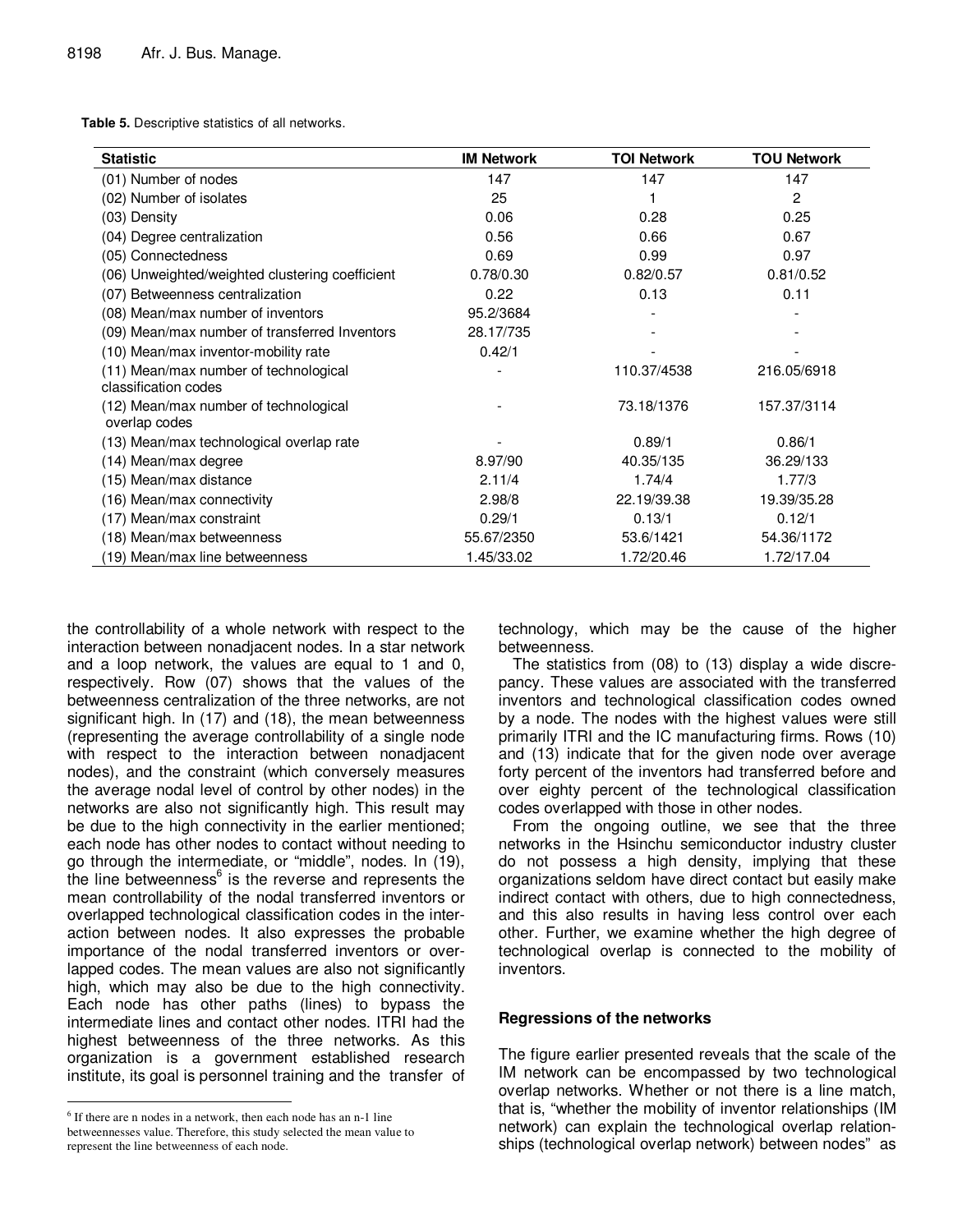| Variable           | <b>TOI network</b> | <b>TOU network</b> |
|--------------------|--------------------|--------------------|
| <b>IM Network</b>  | $0.357**$          | $0.371**$          |
| $R^2$              | $0.127**$          | $0.138**$          |
| Adjusted $R^2$     | $0.127**$          | $0.138**$          |
| <b>TOI Network</b> |                    | $0.721**$          |
| $R^2$              |                    | $0.520**$          |
| Adjusted $R^2$     |                    | $0.520**$          |
| <b>TOU Network</b> | $0.721**$          |                    |
| $R^2$              | $0.520**$          |                    |
| Adjusted $R^2$     | $0.520**$          |                    |

† P<0.1, \*P<0.05, \*\*P<0.01.

described in social network theory must be answered by QAP (quadratic assignment procedure) regression (Krackhardt, 1987, 1988; Everett, 2002). The adjacency matrices of the TOI and TOU networks were the dependent variables; the adjacency matrix of the IM network was an independent variable; the results are shown in Table 6. The first section of the table shows that the regression coefficients between the IM network and the TOI and TOU networks are significantly positive. Although the adjusted  $R^2$  values were only 0.127 and 0.138, they were highly significant. The mobility of inventors between the nodes effectively explains the 12.7 and 13.8% variation in technological overlap, confirming the opinion that the mobility of inventors partially influences technological overlap. The results above also disclose the possibility of technological spillover from the transferred inventors.

The second and third part use the two technological overlap networks as reciprocal dependent or independent variables. The results reveal that the TOI and TOU networks possess a significantly positive correlation of 0.721. This explains the 52% variance between them, confirms an incomplete match between both networks, and indicates that both classification systems produce mostly the same classification results, but still have some differences. Therefore, in the following analysis, it is necessary to conduct the analysis in two directions: on the TOI network and on the TOU network.

## **Regressions of the nodal network characteristics**

The regressions of the whole network confirmed the positive relationship between the mobility of inventors and the technological overlap. We then used the network characteristics of the nodes (Table 5) to further explore how the mobility of inventors had influenced the technological overlap in the Hsinchu semiconductor cluster. The nodal characteristics in the IM network were

independent variables, and those in the TOI and TOU networks were dependent variables. This was all still determined using QAP regression. The results are shown in Tables 7 and 8. Most of the coefficients of the primary, i.e. the diagonal, are significantly positive. The detailed description is as follows:

To begin, the first groups (columns) of regressions in the two tables have significantly positive coefficients between nodal inventor-mobility rate and technological overlap rate. This result indicates that the nodal degree of mobility of inventors is proportional to the degree of technological overlap. This is a reconfirmation of the result and clarifies the findings so far. Moreover, the nodal degree in the IM network has an impact on their technological overlap rate only in the TOI network. The adjusted  $R^2$  in the first group regression, must be 10%, to be significant in Table 7, but did not reach any desired level of significance in Table 8.

Both second groups of regressions had high and significantly adjusted  $R^2$  values, revealing in a consistent manner that the nodal degree and connectivity in the IM network are significant correlated with their degrees in the technological overlap networks. The coefficients of the former pair indicate that if a node has other direct inventor-exchange nodes, it will have other direct codeshare nodes, that is, a higher level of inventor nodes exchange will allow more nodes to share codes. This appears to explain how technology spreads. The nodal connectivity represents how easily the node establishes contact with other nodes in a relationship network. In the latter pair, the high nodal connectivity of the transferred inventors can also increase the number of nodes to share codes with.

High and Significant adjusted  $R^2$  values still remain in both the third groups of regressions revealing in a consistent manner, that the nodal connectivity in the IM and technological overlap networks have significantly positive coefficients. These findings indicate that the high nodal connectivity of the transferred inventors also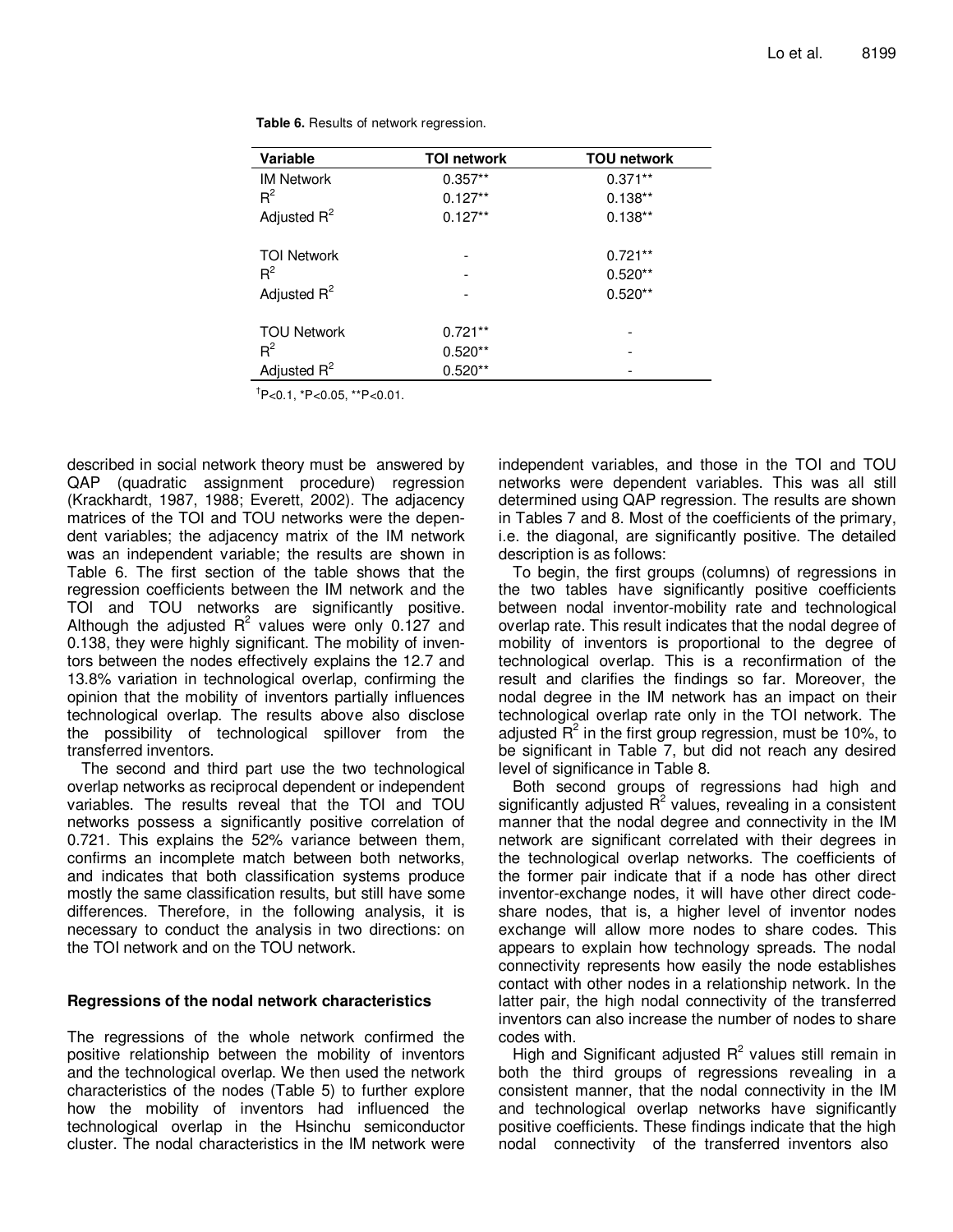| Variable               | Technological overlap rate | <b>Degree</b> | <b>Connectivity</b> | <b>Constraint</b> | <b>Betweenness</b> | Line betweenness     |
|------------------------|----------------------------|---------------|---------------------|-------------------|--------------------|----------------------|
| Inventor-mobility rate | $0.250**$                  | $-0.228$      | $-0.302$            | $0.297**$         | $-0.090$           | $-0.090$             |
| Degree                 | $0.419^{T}$                | 0.458         | $-0.165$            | 0.338             | $-0.228$           | $-0.228$             |
| Connectivity           | $-0.456$                   | $0.782**$     | $1.024^{\dagger}$   | $-0.535$          | $0.660*$           | $0.660*$             |
| Constraint             | $-0.214$                   | 0.171         | 0.081               | 0.014             | $0.244^{\dagger}$  | $0.244$ <sup>t</sup> |
| <b>Betweenness</b>     | $-2.753$                   | 2.263         | 1.215               | .230              | $4.327*$           | $4.241*$             |
| Line betweenness       | 2.235                      | $-2.458$      | $-1.214$            | $-1.365$          | $-3.506$           | $-1.429$             |
| $R^2$                  | $0.177^{\dagger}$          | $0.803**$     | $0.597**$           | $0.153^{\dagger}$ | $0.848**$          | $0.847*$             |
| Adjusted $R^2$         | $0.136$ <sup>t</sup>       | $0.793**$     | $0.577**$           | $0.111^T$         | $0.841**$          | $0.840*$             |

**Table 7.** Regressions of the nodal characteristics in IM and TOI networks.

The variables listed in rows are the nodal characteristics in the IM network; while those listed in columns are the nodal characteristics in the TOI network. †P<0.1, \*P<0.05, \*\*P<0.01; all have 147 samples.

**Table 8.** Regressions of the nodal characteristics in IM and TOU networks.

| <b>Variable</b>        | Technological overlap rate | <b>Degree</b>        | <b>Connectivity</b> | Constraint           | <b>Betweenness</b> | Line betweenness  |
|------------------------|----------------------------|----------------------|---------------------|----------------------|--------------------|-------------------|
| Inventor-mobility rate | $0.170*$                   | $-0.256$             | $-0.345$            | $0.151$ <sup>1</sup> | $-0.103$           | $-0.111$          |
| Degree                 | 0.249                      | $0.703*$             | 0.000               | 0.170                | $0.468^{\dagger}$  | $0.453^{\dagger}$ |
| Connectivity           | $-0.170$                   | $0.487$ <sup>1</sup> | $0.753*$            | $-0.241$             | 0.235              | 0.255             |
| Constraint             | $-0.234$                   | 0.074                | $-0.075$            | 0.268                | 0.151              | 0.160             |
| <b>Betweenness</b>     | $-1.365$                   | 0.162                | $-1.530$            | 2.927                | 2.090              | 2.124             |
| Line betweenness       | .005                       | $-0.415$             | .508                | $-3.025$             | $-1.746$           | $-1.777$          |
| $R^2$                  | 0.093                      | $0.814**$            | $0.629**$           | $0.153$ <sup>1</sup> | $0.801**$          | $0.801**$         |
| Adjusted $R^2$         | 0.048                      | $0.805**$            | $0.610**$           | $0.111$ <sup>1</sup> | $0.791**$          | $0.791**$         |

The variables listed in rows are the nodal characteristics in the IM network; while those listed in columns are the nodal characteristics in the TOU network. †P<0.1, \*P<0.05, \*\*P<0.01; all have 147 samples.

effectively facilitates code-overlapped connections with other nodes in this semiconductor cluster. This may be an inevitable result brought about by nodes concentrated in a small area, such as a cluster effect.

 The dependent variables in the last three groups of regressions represent the controlled and controlling levels of the node or the line for the code-overlapped connections between nodes.

The adjusted  $R^2$  values in the fourth group of regressions had to reach the significance level of 10% to be significant. The nodal inventor-mobility rate and constraint in the IM network possess significantly positive coefficients with their constraint in the technological overlap networks. The coefficients of the former pair indicate that the greater the nodal mobility of inventors, the more easily the nodes are controlled during the code-

overlapped connections with nonadjacent nodes. The node statistics shows that the ten nodes with the most patents possessed an average inventormobility rate of 0.33 with an average constraint of 0.04 in both technological overlap networks. The other 137 nodes possessed an average inventormobility rate of 0.43 with an average constraint of 0.14 and 0.13 in the TOI and TOU networks, respectively, which were nearly 3.5 times larger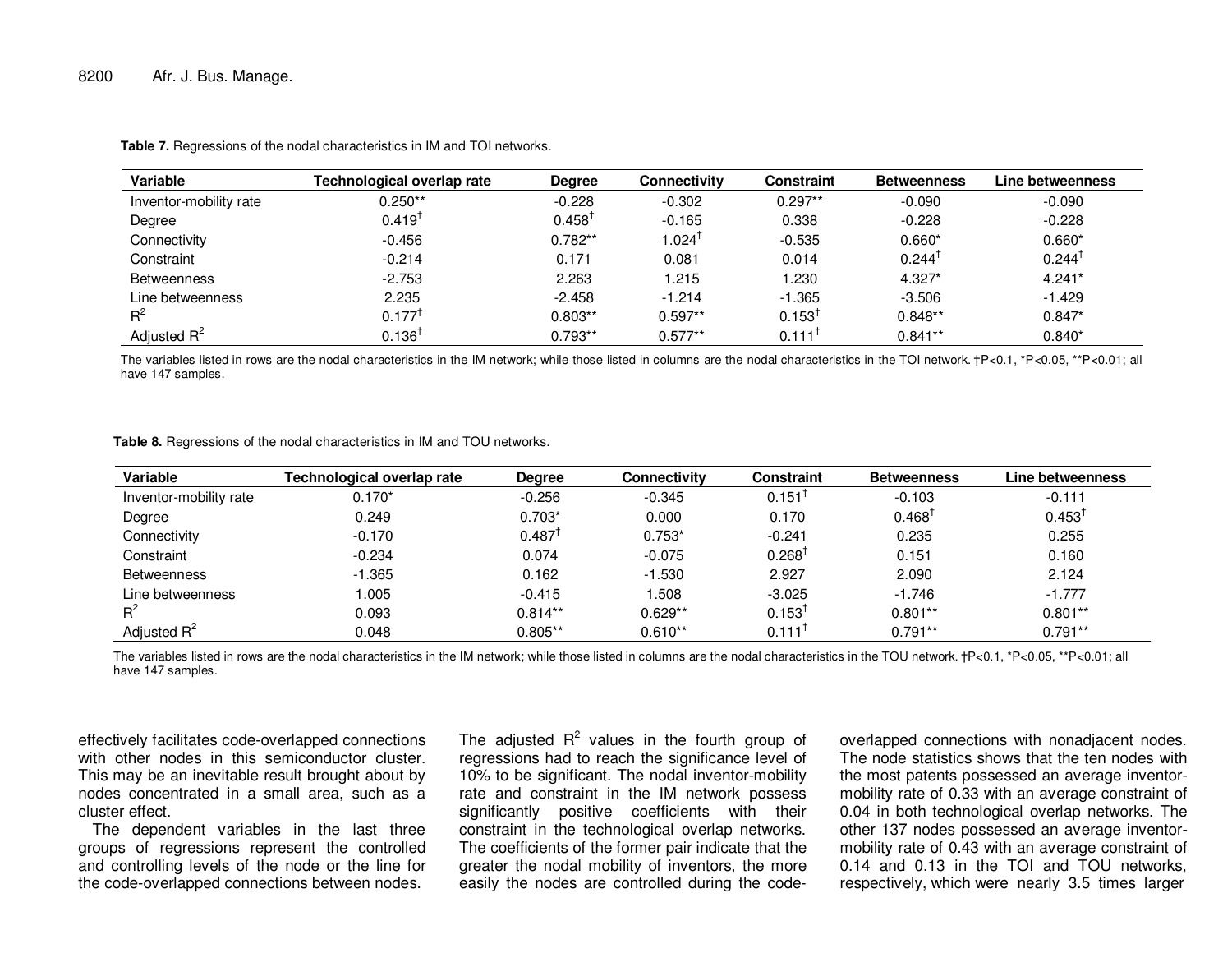larger than those of the top ten nodes. The number of possessed patents was related to the scale of the node. Nodes with more patents were usually larger and had a lower staff turnover, and therefore owned plenty of technological classification codes. In the construction of the technological overlap networks, the other nodes were easily code-overlapped with them so theoretically they had a high probability of obtaining the status of an intermediary in SNA. On the contrary, for the smaller nodes with fewer patents, codes and high mobility rate were easily controlled in the networks. As for the coefficient of the latter pair, the nodal constraint in the IM network has a significant impact on the nodal constraint only in the TOU network. This is exactly in contrast to the positive relationship between nodal connectivity to connectivity in the third group. The adjusted  $R^2$  values of the fifth and sixth groups of regressions reached the desired level of significance. In the fifth group of regressions, the significant independent variables are the nodal connectivity, constraint, and betweenness in Table 7, and the degree in Table 8. Inconsistent results between the two tables also occurred in the sixth group of regressions. However, the differences between their adjusted  $R^2$  values are very small so that no one is representative. Earlier, we found the probable classification gap of patents between the IPC and UPC, this relationship seems to be reflected here.

The findings here show an important feature: the same nodal characteristics separately belong to IM and technological overlap networks, and almost jointly possess a significantly positive relationship (Tables 7 and 8), apart from line betweenness. There is a tendency for a gradual co-development of the mobility of inventors and the technological overlap in Hsinchu semiconductor industry patents.

# **CONCLUSION AND DISCUSSION**

Just as footprints in the sand show where one has been, technological spillover leave clues in patent documents (Jaffe et al., 1993). If past events can be recorded in a linear combination such as a network, then research about technology can be implemented via social network analysis. This study utilized inventors, assignees, and technological classification codes in patent documents to reconstruct the past mobility of inventors and technological overlap in the Hsinchu semiconductor industry. We then found that most organizations have few direct links but which easily establish indirect contact with others through transferred inventors and overlapped technological classification codes.

However, IC manufacturing with the highest production value in this cluster had intensive code-overlapped connections. This shows the homogeneity of technology within them. Moreover, not surprisingly, indirect contact through a wide range of relationships is facilitated in areas where many firms are concentrated. By QAP

regression, we first confirmed that the mobility of inventors has a positive impact on the technological overlap among organizations. Next, we further clarified how the mobility of inventors has influenced the technological overlap by testing the network characteristics of the nodes. Most of the nodal network characteristics of the mobility of inventors had an influence on those of the technological overlap. This confirms a process of coevolution between technological overlap and the mobility of inventors.This study provides another option for research investigating the factors of technological spillover: visualizing the progress trajectories and comparing them to speculate on the relationships therein. In addition to focusing on issues of technology management, this method could also be applied to the search and placement of professionally skilled human resources. A few other issues arising from this study are worthy of further discussion. First, in this study, technological spillover from the mobility of inventors is a highly probable phenomenon with a strong impact on the enterprises involved, requiring more circumspect laws and improved measures to protect them. Next, the degree of technological overlap within the Hsinchu semiconductor industry cluster is very high; implying a lack of unique technologies produces an effect similar to that found in biology, the founder effect, which can reduce the industry or national competitiveness. The production value of this cluster is too concentrated on IC manufacturing. However, upstream IC design, which is a high value added sector, still has room for improvement.

The reasons for, and consequences of, the high degree of technological overlap require additional research to be understand fully.

Consequently, although the mobility of inventors is responsible for part of the technological overlap between organizations, the types and importance of these "borrowed" technologies still need further consideration. Finally, the two technological classification systems may produce different results for the same patents, and this effect also deserves further attention. This study has a number of limitations. For example, the non-compete obligations following the termination of employment were not considered, as this would have influenced the degree to which technological overlap developed between the former and present enterprises in the years after an inventor changed jobs. Whether or not this obligation has been violated is the basis of many disputes between former and present employers.

However, there are no specific laws or regulations addressing this issue in Taiwan, and this tends to be purely an agreement between employee and employer. The time limits in each agreement are different and therefore the continuing influence on technological similarity is difficult to separate.

In addition, patents with no transferred inventors could be eliminated if resources permitted. Re-verification could more clearly display the probable effects of technological spillover from the mobility of inventors.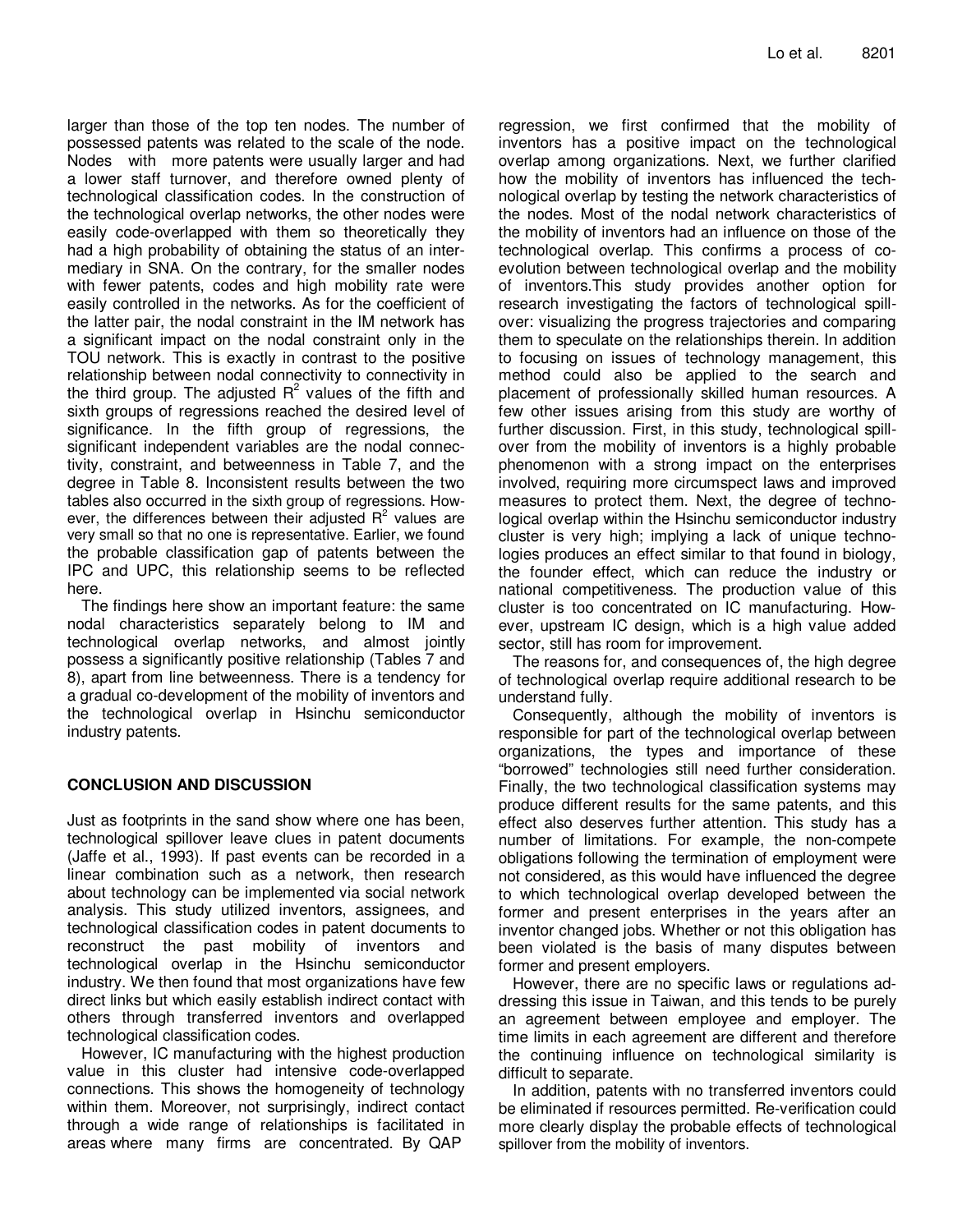#### **REFERENCES**

- Agrawal A, Cockburn I, McHale J (2003). Gone but not forgotten: laborflows, knowledge spillovers, and enduring social capital. NBER working paper. 9950.
- Allen TJ (1977). Managing the flow of technology. MIT.
- Almeida P, Kogut B (1996). Technology and georgraphy: the localization of knowledge and the mobility of patent holders. Working Paper. University of Pennsylvania.
- Almeida P, Kogut B (1999). Localization of Knowledge and mobility of engineers in regional networks. Manage. Sci., 45(7): 905-917.
- Arrow KJ (1962). Economic welfare and the allocation of resources for
- invention. in The Rate and Direction of Inventive Activity: Economic and Social Factors. ed. RR Nelson, NBER Special Conference Series, 13, Princeton University. 609-625.
- Audretsch DB (1998). Agglomeration and the location of innovative activity. Oxford Rev. Eco. Pol., 14(2): 18-29.
- Basant R, Fikkert B (1996). The effects of R and D, foreign technology purchase, and domestic and international spillovers on productivity in Indian firms. Rev. Econ. Stat., 78(2): 187-199. Berman SL, Down J, Hill CW (2002). Tacit knowledge as a source of competitive advantage in the NBA. Acad. Manage. J., 45(1): 13-31.
- Bernstein JI, Nadiri MI (1988). Interindustry R and D spillovers rates of return and production in high-tech industries. Am. Econ. Rev. Papers Proceeding, 78(2): 429-434.
- Bernstein JI, Yan X (1997). International R and D spillovers between Canadian and Japanese industries. Canad. J. Econ., 30(2): 276-294.
- Bhide A (1994). How entrepreneur craft strategies that work. Harv. Bus. Rev., 72(2): 150-161.
- Breschi S, Lissoni F (2003). Mobility and social networks: localized knowledge spillovers revisited. CESPRI Working Paper. 142.
- Breznitz D (2005). Collaborative public space in a national innovation system: a case study of the Israeli military's impact on the software industry", Ind. Innov., 12(1): 31-64.
- Cantner U, Graf H (2006). The network of innovators in Jena: an application of social network analysis. Res. Pol., 35(4): 463-480.
- Cincera M (1997). Patents, R&D, and technological spillovers at the firm level: some evidence from econometric count models for panel data. J. Appl. Econ., 12(3): 265-280.
- Coe DT, Helpman E (1995). International R and D spillovers. Eur. Eco. Rev., 39(5): 859-887.
- Cooper DP (2001). Innovation and reciprocal externalities: information transmission via job mobility. J. Econ. Behav. Org., 45(4): 403-425.
- Drucker PF (1985). Innovation and entrepreneurship: practice and principles. Harper and Row.
- Dyer JH, Nobeoka K (2000). Creating and managing a highperformance knowledge-sharing network: the Toyota case. Strat. Manage. J., 21(3): 345-367.
- Ernst H (2003). Patent information for strategic technology management. World Pat. Inform., 25(3): 233-242.
- Everett M (2002). Social Network Analysis. Textbook at Essex Summer School in SSDA.
- Fallah H, Ibrahim S (2004). Knowledge spillover and innovation in technological clusters. Proceedings, IAMOT 2004 Conference, Washington, D.C.
- Gautam A (2000). Collaboration networks, structural holes, and innovation: a longitudinal study. Adm. Sci. Q., 45(3): 425-455.
- Gorg H, Strobl E (2005). Spillovers from foreign firms through worker mobility: an empirical investigation. Scand. J. Econ., 107(4): 693-709.
- Grant RM (1991). The resources-based theory of competitive advantage: implications for strategy formulation. Cal. Manage. Rev., 33(3): 114-135.
- Hansen MT (2002). Knowledge networks: explaining effective knowledge sharing in multiunit companies. Org. Sci., 13(3): 232-248.
- Inkpen AC, Tsang EWK (2005). Social capital, networks, and knowledge transfer. Acad. Manage. Rev., 30(1): 146-165.
- Jaffe AB (1986). Technological opportunity and spillovers of R and D: evidence from firms' patents, Profits, and Market Value. Am. Econ. Rev., 76(5): 984-1001.
- Jaffe AB (1989). The real effects of academic research. Am. Econ. Rev., 79 (5): 957-70.
- Jaffe AB (1989). Characterizing the 'technological position' of firms, with
- application to quantifying technological opportunity and research spillovers. Res. Pol., 18(2): 87-97.
- Jaffe AB, Trajtenberg M, Henderson R (1993). Geographic localization of knowledge spillovers as evidenced by patent citations. Q. J. Econ., 108(3): 577-598.
- Jaffe AB, Trajtenberg M (1999). International knowledge flows: evidence from patent citations. Econ. Innov. New Technol., 8(1):105- 136.
- Kerstetter J (2000). The dark side of the valley: in techdom's win-at-allcosts culture, hardball tactics and dirty tricks are just part of doing business. Bus. Week, July 17: 42-43.
- Khalil TM (2000). Management of technology: the key to competitiveness and wealth creation. McGraw-Hill.
- Kim J, Marschke G (2005). Labor mobility of scientists, technological diffusion, and the firm's patenting decision. RJ Econ., 36(2): 298-317.
- Krackhardt D (1987). QAP partialling as a test of spuriousness. Soc. Networks, 9(2): 171-186.
- Krackhardt D (1988). Predicting with networks: nonparametric multiple regression analysis of dyadic data. Soc. Networks, 10(4): 359-381.
- Krugman P (1991). Geography and trade, MIT.
- Maddena G, Savageb SJ, Bloxhamc P (2001). Asian and OECD international R and D spillovers. Appl. Econ. Lett., 8(7): 431-435.
- Massey D, Quintas P, Wield D (1992). High tech fantasies: science parks in society, science and space. Routledge. Maurseth PB, Verspagen B (2002). Knowledge spillovers in Europe: a patent citations analysis. Scand. J. Econ., 104(4): 531-545.
- Mercedes GA, Maudos J (2009). Patents, Technological inputs and spillovers among regions. Appl. Econ., 41(12): 1473-1486.
- Møen J (2005). Is Mobility of technical personnel a source of R&D spillovers? J. Labor Econ., 23(1): 81-114.
- Monck CSP, Porter RB, Quintas P, Wynarczyk P (1988). Science parks and the growth of high technology firms. Croom Helm.
- Nadiri MI (1993). Innovation and technological spillovers. NBER Working Paper. 4423.
- Nonaka I (1994). A dynamic theory of organizational knowledge creation. Org. Sci., 5(1): 14-37.
- OECD (1997). National innovation system: background report. OECD.
- Park WG (1995). International R and D spillovers and OECD economic growth. Econ. Inq., 33(4): 571-591.
- Perez T (1997). Multinational enterprises and technological spillovers: an evolutionary model. J. Evol. Econ., 7(2): 169-192.
- Piergiovanni R, Santarelli E (2001). Patents and the geographic localization of R&D spillovers in French manufacturing. Reg. Stud., 35(8): 697-702.
- Podolny JM, Page KL (1998). Network forms of organization. Ann. Rev. Sociol., 24(1): 57-76.
- Powell WW, Koput KW, Smith-Doerr L (1996). Interorganizational collaboration and the locus of innovation: networks of learning in biotechnology. Adm. Sci. Q., 41(1): 116-145.
- Rosenkopf L, Almeida P (2003). Overcoming local search through alliances and mobility. Manage. Sci., 49(6): 751-766.
- Rosenkopf L, Nerkar A (2001). Beyond local search: boundary spanning, exploration, and impact in the optical disc industry. Strat. Manage. J., 22(4): 287-306.
- Saxenian A (1994). Regional advantage: culture and competition in Silicon Valley and Route 128. Harvard University.
- Saxenian A (2002). Transnational communities and the evolution of global production networks: the cases of Taiwan, China and India. Ind. Innov., 9(3): 183-202.
- Schilling MA (2008). Strategic management of technological innovation (2nd ed.). McGraw-Hill.
- Schumpeter JA (1934). The Theory of Economic Development. Harvard University.
- Singh J (2005). Collaborative networks as determinants of knowledge diffusion patterns. Manage. Sci., 51(5): 756-770.
- Sorenson O (2004). Social networks, informational complexity and industrial geography. In: Fornahl D, Zellner C, Audretsch DB (eds.). The role of labour mobility and informal networks for knowledge transfer. Kluwer.
- Sorenson O, Singh J (2007). Science, social networks and spillovers. Ind. Innov., 14(2): 219-238.
- Stephan P (1996). The economics of science. J. Econ. Lit., 34(3): 1199-